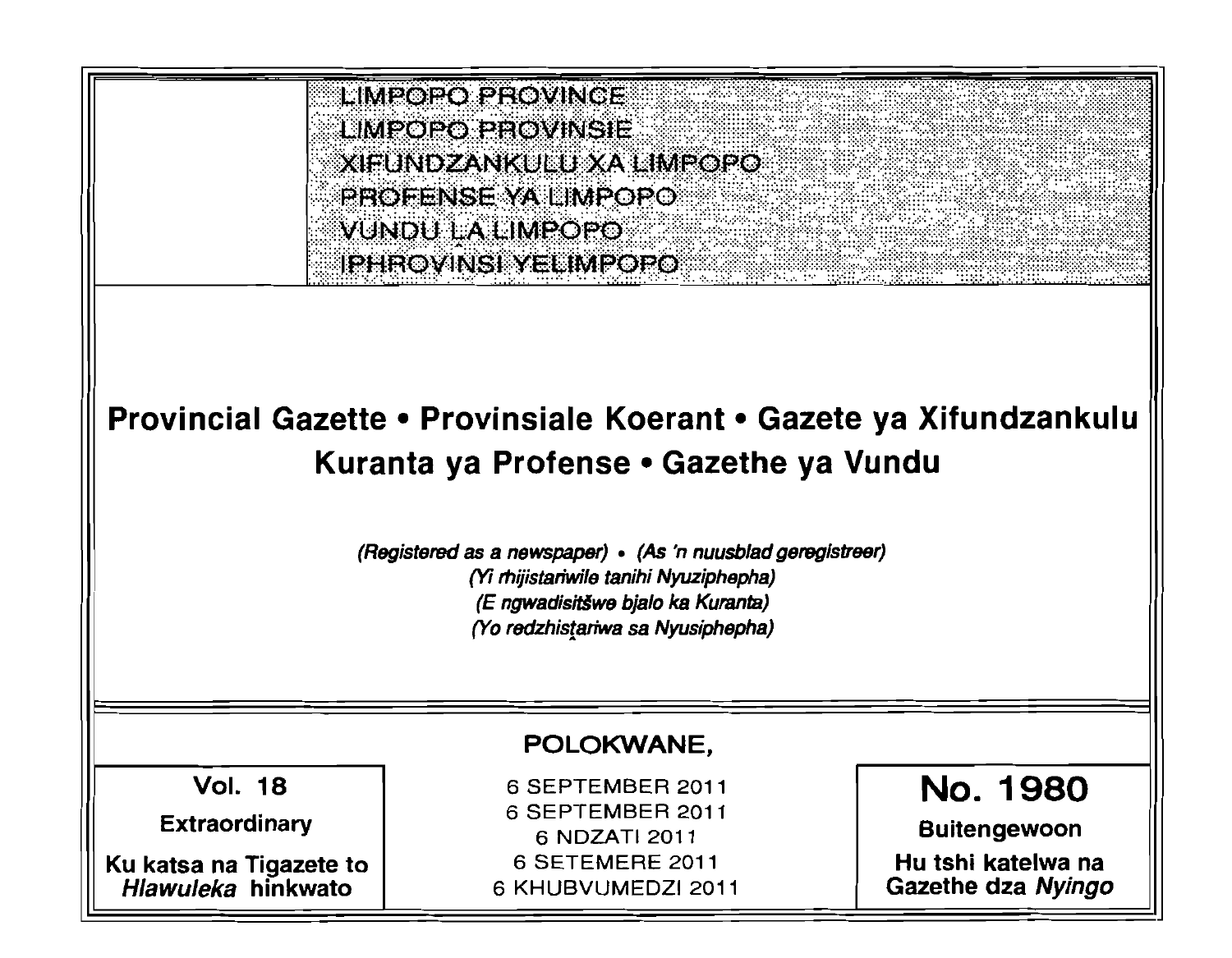## **IMPORTANT NOTICE**

**The Government Printing Works will not be held responsible for faxed documents not received due to errors on the fax machine or faxes received which are unclear or incomplete. Please be advised that an "OK" slip, received from a fax machine, will not be accepted as proof that documents were received by the GPW for** printing. If **documents are faxed to the GPW it will be the sender's responsibility to phone and confirm that the documents were received in good order.** 

**Furthermore the Government Printing Works will also not be held responsible for cancellations and amendments which have not been done on original documents received from clients.** 

# **CONTENTS • INHOUD**

no.<br>No. Page Gazette No. No.

## **GENERAl. NOTICES**

| 256 Northern Province Gambling Act (4/1995): Application for a site operator licence: Buffalo Pub and Grill restaurant 3 |                | 1980 |
|--------------------------------------------------------------------------------------------------------------------------|----------------|------|
|                                                                                                                          | 3              | 1980 |
|                                                                                                                          | 3              | 1980 |
|                                                                                                                          | 4              | 1980 |
|                                                                                                                          | $\overline{4}$ | 1980 |
|                                                                                                                          | 4              | 1980 |
|                                                                                                                          | 5              | 1980 |
|                                                                                                                          | 5              | 1980 |
|                                                                                                                          | 5              | 1980 |
|                                                                                                                          |                |      |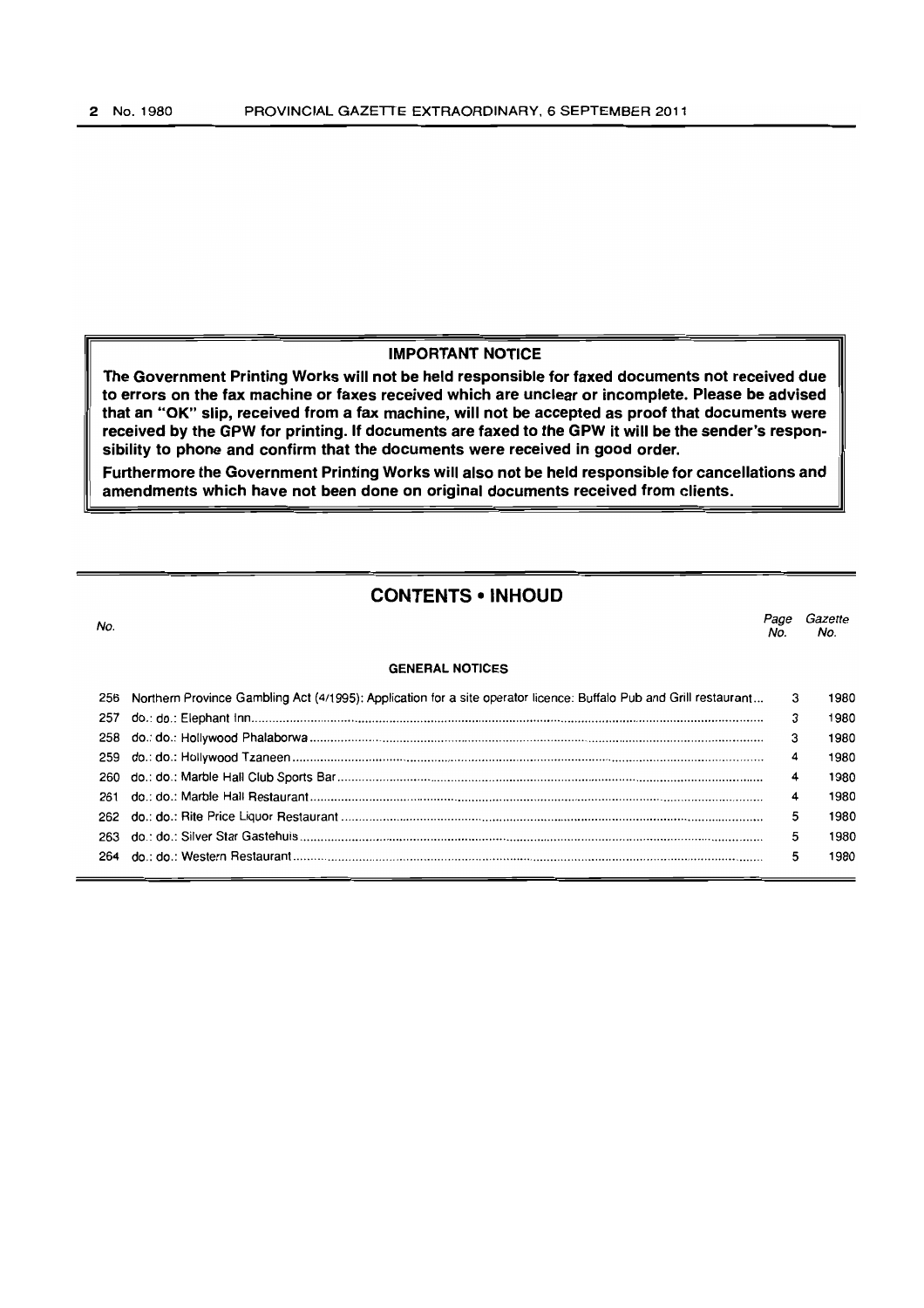# GENERAL NOTICES

### NOTICE 256 OF 2011

# NORTHERN PROVINCE GAMBLING ACT,1995 (ACT 41995) AS AMENDED APPLICATION FOR A SITE OPERATOR LICENCE

Notice is hereby given that, Asimto CC, Registration: 1999/063937/23, T/A Buffalo Pub and Grill Restaurant, intends on submitting an application to the Northern Province Gambling Board on the 09 September 2011 for a Site Operator Licence. The application will be open for public inspection at the office of the Northern Province Gambling Board at, 22 Schoeman Street Polokwane, Limpopo Province, 0699, from 12 September 2011. 1.) The purpose of the application is to obtain a Site License to operate and keep limited payout machines on the site premises in the Province of Limpopo. 2) The applicant's site premises is located at: 1 Lekkerbreek Street, Phalaborwa, Limpopo. 3) The owners and/or managers of the site are as follows: Mr. LAA Schmidt and Mr. OJ Schafer. Attention is directed to the provisions of section 26 of the Northern Province Gambling Act, 1995 (Act No.4 of 1995) as amended, which makes provision for submission of written objections in respect of the application. Such objections should be lodged within 30 days from 12 September 2011 with the Chief Executive Officer, of the said Gambling Board whose address is 22 Schoeman Street, Polokwane or Private Bag 9520 Polokwane, South Africa ,0700.

### NOTICE 257 OF 2011

# NORTHERN PROVINCE GAMBLING ACT,1995 (ACT 41995) AS AMENDED APPLICATION FOR A SITE OPERATOR LICENCE

Notice is hereby given that, C-Max Investments 71 CC, Registration: 2010/033936/23, TIA Elephant Inn, intends on submitting an application to the Northern Province Gambling Board on the 09 September 2011 for a Site Operator Licence. The application will be open for public inspection at the office of the Northern Province Gambling Board at, 22 Schoeman Street Polokwane, Limpopo Province, 0699, from 12 September 2011. 1.) The purpose of the application is to obtain a Site License to operate and keep limited payout machines on the site premises in the Province of Limpopo. 2) The applicant's site premises is located at: Farm Verbaard 53, N1 Road, Musina, Limpopo. 3) The owners and/or managers of the site are as follows: Mr. Hendrik Marthinus Erwee. Attention is directed to the provisions of section 26 of the Northern Province Gambling Act, 1995 (Act No.4 of 1995) as amended, which makes provision for submission of written objections in respect of the application. Such objections should be lodged within 30 days from 12 September 2011with the Chief Executive Officer, of the said Gambling Board whose address is 22 Schoeman Street, Polokwane or Private Bag 9520 Polokwane, South Africa ,0700.

### NOTICE 258 OF 2011

### NORTHERN PROVINCE GAMBLING ACT,1995 (ACT 41995) AS AMENDED APPLICATION FOR A SITE OPERATOR LICENCE

Notice is hereby given that, Hollywood Sportsbook, Registration: 2008/012291/07, TIA Hollywood Phalaborwa, intends on submitting an application to the Northern Province Gambling Board on the 09 September 2011 for a Site Operator Licence. The application will be open for public inspection at the office of the Northern Province Gambling Board at, 22 Schoeman Street Polokwane, Limpopo Province, 0699, from 12 September 2011. 1.) The purpose of the application is to obtain a Site License to operate and keep limited payout machines on the site premises in the Province of Limpopo. 2) The applicant's site premises is located at: 24 Palm Street, Palm Street Mall, Phalaborwa, Limpopo. 3) The owners and/or managers of the site are as follows: Mr. Owen Brian Heffer. Attention is directed to the provisions of section 26 of the Northern Province Gambling Act, 1995 (Act No.4 of 1995) as amended, which makes provision for submission of written objections in respect of the application. Such objections should be lodged within 30 days from 12 September 2011 with the Chief Executive Officer, of the said Gambling Board whose address is 22 Schoeman Street, Polokwane or Private Bag 9520 Polokwane, South Africa ,0700.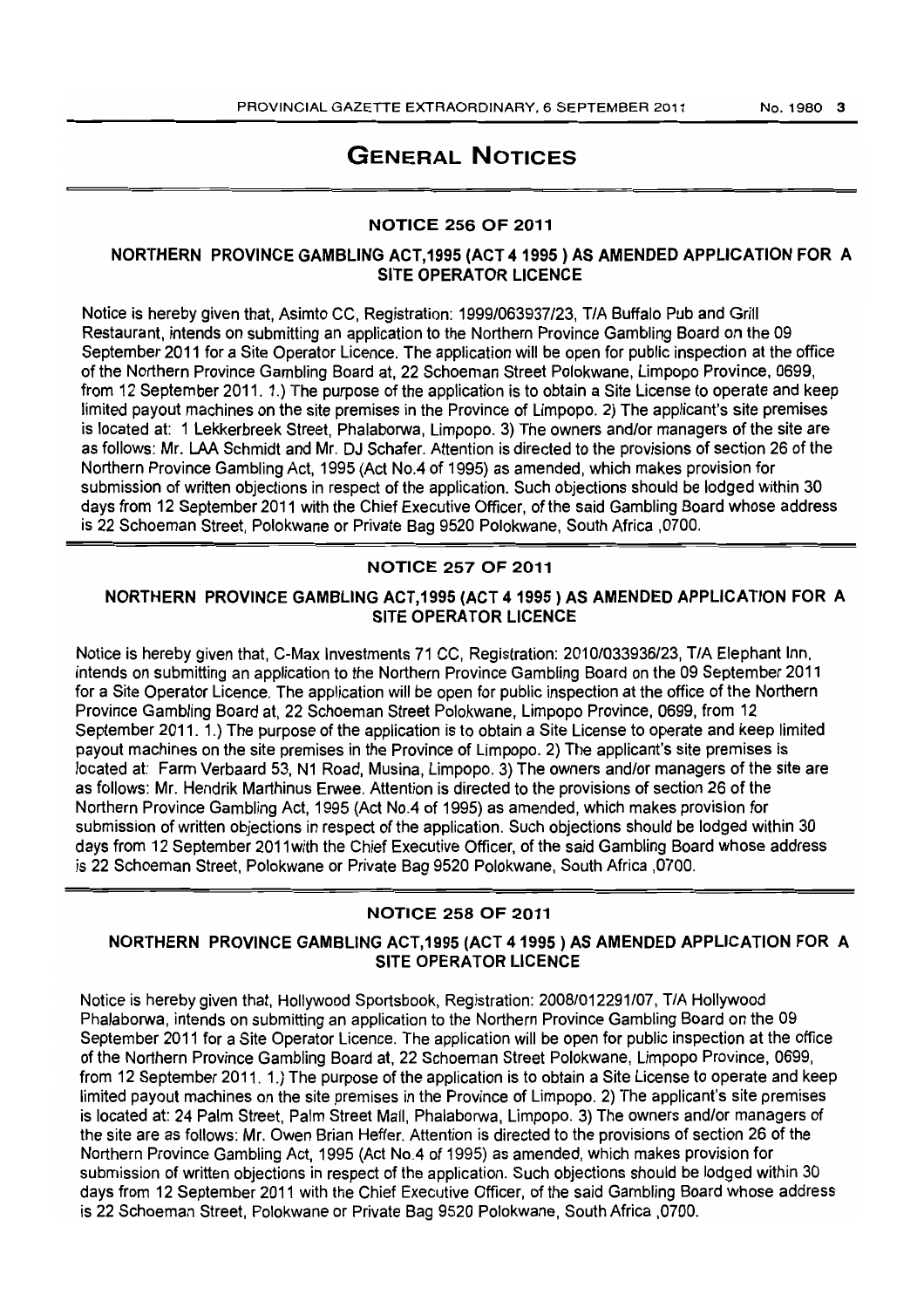### NOTICE 259 OF 2011

## NORTHERN PROVINCE GAMBLING ACT,1995 (ACT 41995) AS AMENDED APPLICATION FOR A SITE OPERATOR LICENCE

Notice is hereby given that, Hollywood Sportsbook Gauteng. Registration: 2008/012291/07, TIA Hollywood Tzaneen, intends on submitting an application to the Northern Province Gambling Board on the 09 September 2011 for a Site Operator Licence. The application will be open for public inspection at the office of the Northern Province Gambling Board at, 22 Schoeman Street Polokwane. Limpopo Province, 0699, from 12 September 2011. 1.) The purpose of the application is to obtain a Site license to operate and keep limited payout machines on the site premises in the Province of limpopo. 2) The applicant's site premises is located at: Shop 12 0 Tzaneen Crossing Centre, Tzaneen. Limpopo. 3) The owners andlor managers of the site are as follows: Mr. Owen Brian Heffer. Attention is directed to the provisions of section 26 of the Northern Province Gambling Act, 1995 (Act No.4 of 1995) as amended, which makes provision for submission of written objections in respect of the application. Such objections should be lodged within 30 days from 12 September 2011 with the Chief Executive Officer, of the said Gambling Board whose address is 22 Schoeman Street, Polokwane or Private Bag 9520 Polokwane, South Africa ,0700.

# NOTICE 260 OF 2011

# NORTHERN PROVINCE GAMBLING ACT,1995 (ACT 41995) AS AMENDED APPLICATION FOR A SITE OPERATOR LICENCE

Notice is hereby given that, Mrs. Johanna Cornelia Slabber, ID No: 6911130135082, T/A Marble Hall Club Sports Bar, intends on submitting an application to the Northern Province Gambling Board on 09 September 2011, for a Site Operator licence. The application will be open for public inspection at the office of the Northern Province Gambling Board at, 22 Schoeman Street Polokwane, Limpopo Province, 0699, from 12 September 2011.1.) The purpose of the application is to obtain a Site License to operate and keep limited payout machines on the site premises in the Province of Limpopo.2) The applicant's site premises is located at : Harmoos Street, Marble Hall, Limpopo. 3) The owners and/or managers of the site are as follows: Mrs. Johanna Cornelia Slabber. Attention is directed to the provisions of section 26 of the Northern Province Gambling Act, 1995 (Act No.4 of 1995) as amended, which makes provision for submission of written objections in respect of the application. Such objections should be lodged within 30 days from 12 September 2011 with the Chief Executive Officer, of the said Gambling Board whose address is 22 Schoeman Street, Polokwane or Private Bag 9520 Polokwane, South Africa ,0700.

### NOTICE 261 OF 2011

# NORTHERN PROVINCE GAMBLING ACT,1995 (ACT 41995) AS AMENDED APPLICATION FOR A SITE OPERATOR LICENCE

Notice is hereby given that, Mrs. Johanna Cornelia Slabber, 10 No: 6911130135082, TIA Marble Hall Restaurant, intends on submitting an application to the Northern Province Gambling Board on 09 September 2011, for a Site Operator Licence. The application will be open for public inspection at the office of the Northern Province Gambling Board at, 22 Schoeman Street Polokwane, Limpopo Province, 0699, from 12 September 2011.1.) The purpose of the application is to obtain a Site License to operate and keep limited payout machines on the site premises in the Province of Limpopo.2) The applicant's site premises is located at : Harmoos Street, Marble Hall, Limpopo. 3) The owners and/or managers of the site are as follows: Mrs. Johanna Cornelia Slabber. Attention is directed to the provisions of section 26 of the Northern Province Gambling Act, 1995 (Act No.4 of 1995) as amended, which makes provision for submission of written objections in respect of the application. Such objections should be lodged within 30 days from 12 September 2011with the Chief Executive Officer, of the said Gambling Board whose address is 22 Schoeman Street, Polokwane or Private Bag 9520 Polokwane, South Africa ,0700.